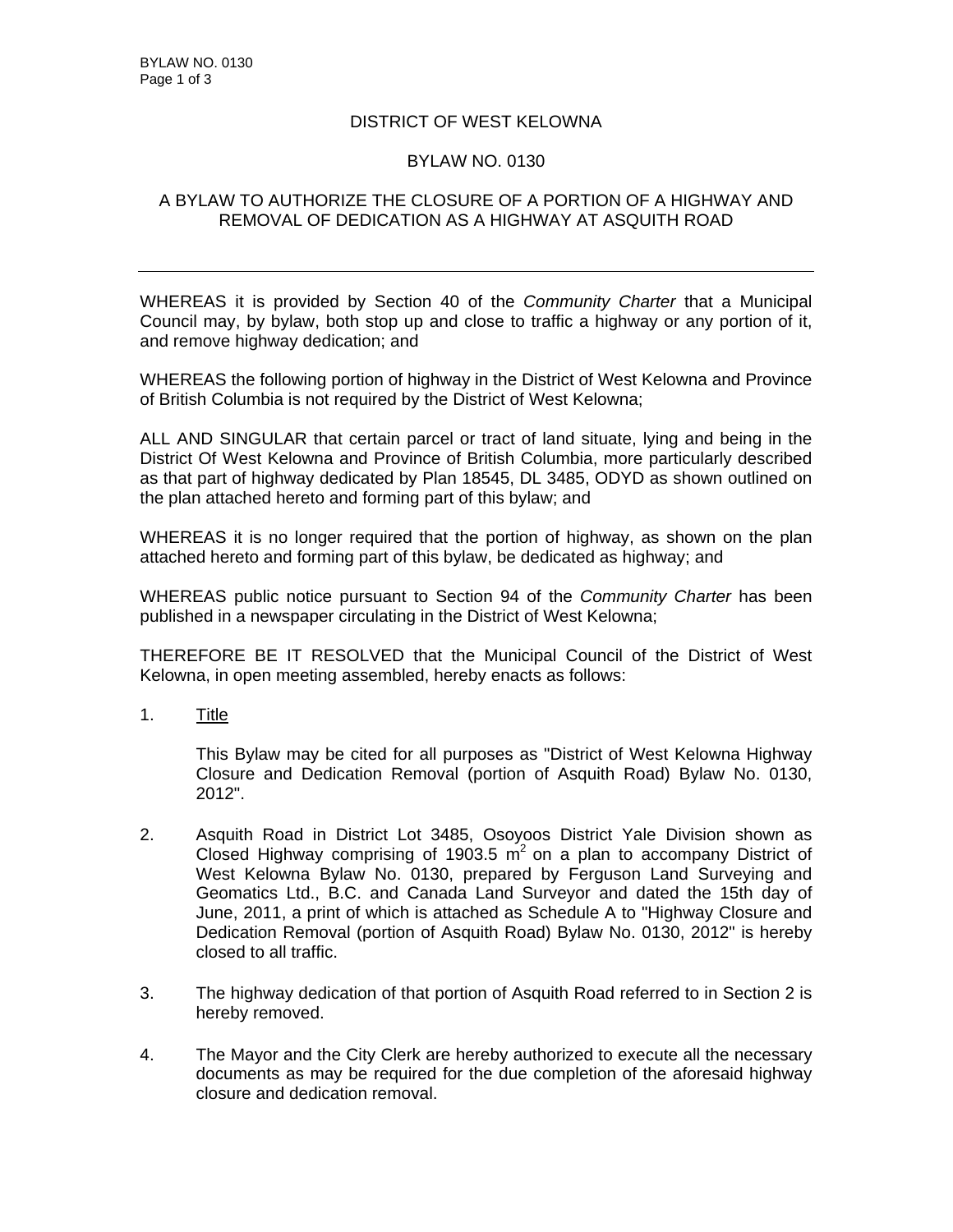PASSED FIRST READING, JANUARY 10, 2012 PASSED SECOND READING, JANUARY 10, 2012 PASSED THIRD READING, JANUARY 10, 2012

Notice of intention to proceed with this bylaw was published on the 15th day of March, 2012 and the 22nd day of March, 2012 in the Westside Weekly newspaper, circulating in the District of West Kelowna, pursuant to Section 94 of the *Community Charter*.

ADOPTED, MARCH 27, 2012

'DOUG FINDLATER'

M A Y O R

'TRACEY BATTEN'

CITY CLERK